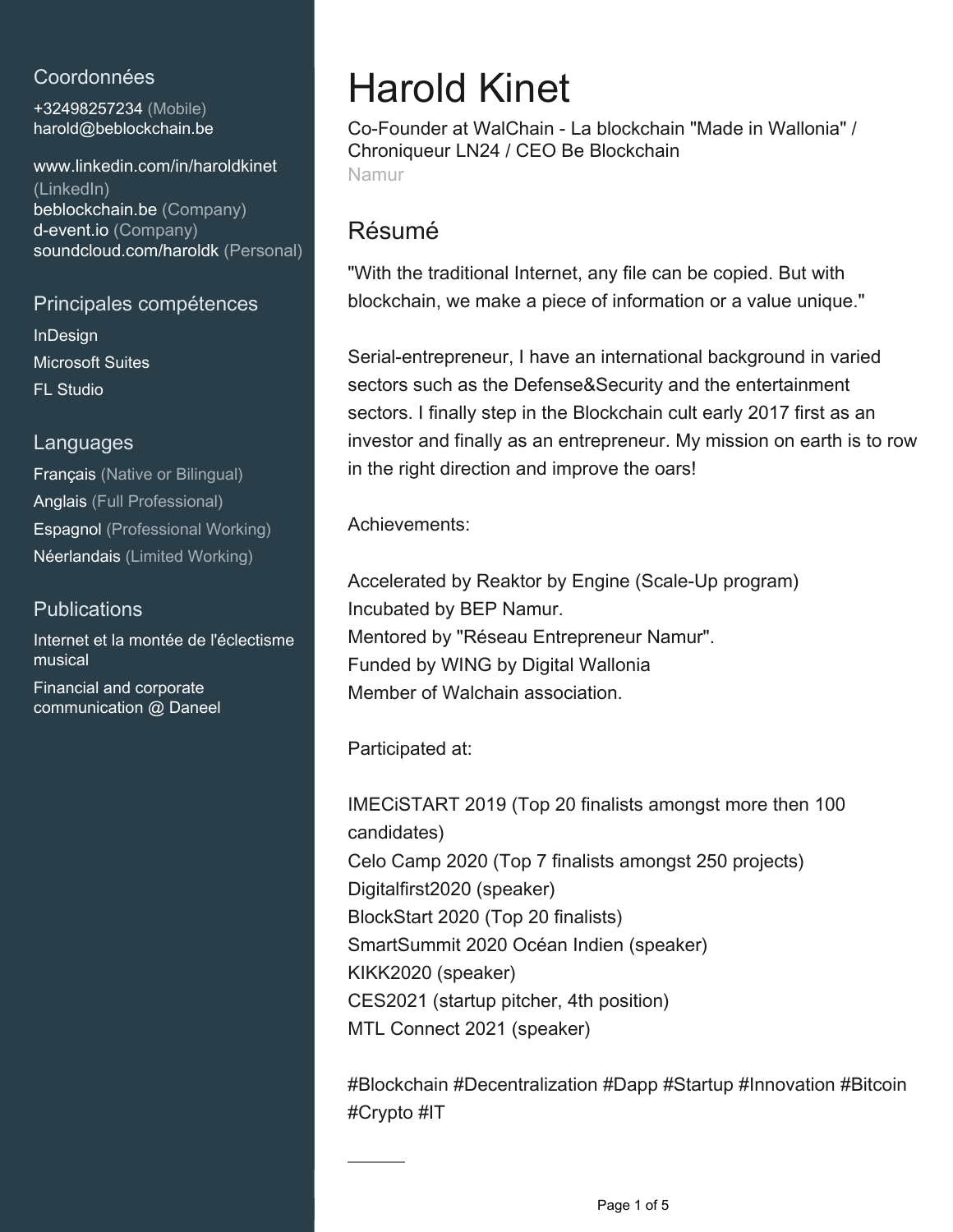# **Expérience**

LN24 Chroniqueur Blockchain/Crypto juin 2021 - Present (7 mois) Brussels Metropolitan Area

WalChain - La blockchain "Made in Wallonia" Co-Founder mars 2021 - Present (10 mois) Walloon Region, Belgium

L'initiative WalChain, née du rassemblement de startups blockchain wallonnes, vise à promouvoir la blockchain « Made In Wallonia » comme outil novateur pour la construction d'écosystèmes collaboratifs et transparents mais aussi comme une opportunité de contribuer au redéploiement économique durable en Wallonie.

BE Blockchain SRL Co-Founder & CEO octobre 2019 - Present (2 ans 3 mois) Namur Area, Belgium

BE Blockchain is dedicated to helping the adoption of new technologies in various sectors. The company is incubating a project called d-event which proposes a decentralized cashless and ticketing ecosystem for the event industry and beyond.

Pixontri Digital Marketing Consultant septembre 2020 - Present (1 an 4 mois) Belgium

**OpenFlow** Innovation manager octobre 2019 - Present (2 ans 3 mois) Namur Area, Belgium

Openflow is a cooperative of experts in the service of ecological and sustainable transition. The project works on the optimization of procedures and on topics related to the circular economy and CSR (Corporate Social Responsibility).

Ychain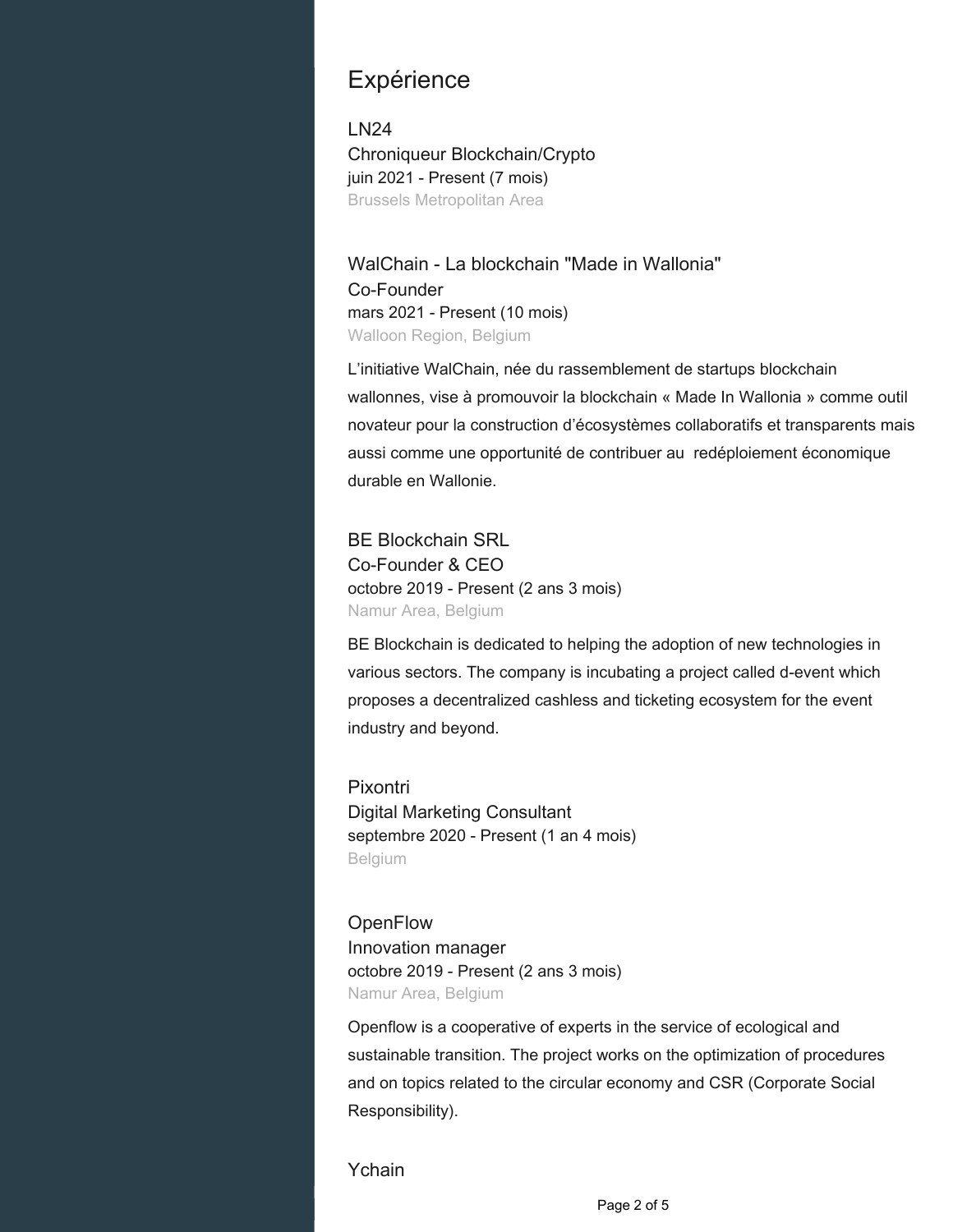Co-Founder septembre 2018 - mai 2020 (1 an 9 mois) Paris Area, France

Advice, support and development in Blockchain & Artificial Intelligence

#### Daneel.io

1 an 10 mois

Communications Director / Associate mars 2018 - octobre 2019 (1 an 8 mois) Estonia, France (Paris, Montpellier)

Financial and corporate communication in the world of cryptocurrency and Blockchain technologies.

Daneel is your personal assistant able to offer you reliable information thanks to its various algorithms and IBM Watson. Our ICO has raised 1.8 million euros with 1581 contributors from 164 countries.

Daneel's community is growing fast with more than 30k subscribers to our forthcoming service.

Visit our official website: https://daneel.io/

Marketing Communications Coordinator janvier 2018 - mars 2018 (3 mois) Estonie

Smart Assistant using IBM Watson to help decision-making into the crypto jungle

Communication consultancy during Daneel's Initial Coin Offering / ICO on Ethereum Blockchain (January 29th - March 5th)

EIPlatform ICO Advisor juin 2018 - janvier 2019 (8 mois) Estonia

EIPlatform is the first global blockchain for esports, which connects sponsors, partners, investors and esports audience. Now there is a stage of the Pre-Sale of tokens EMP.

**YellowBetter** ICO Advisor juin 2018 - octobre 2018 (5 mois)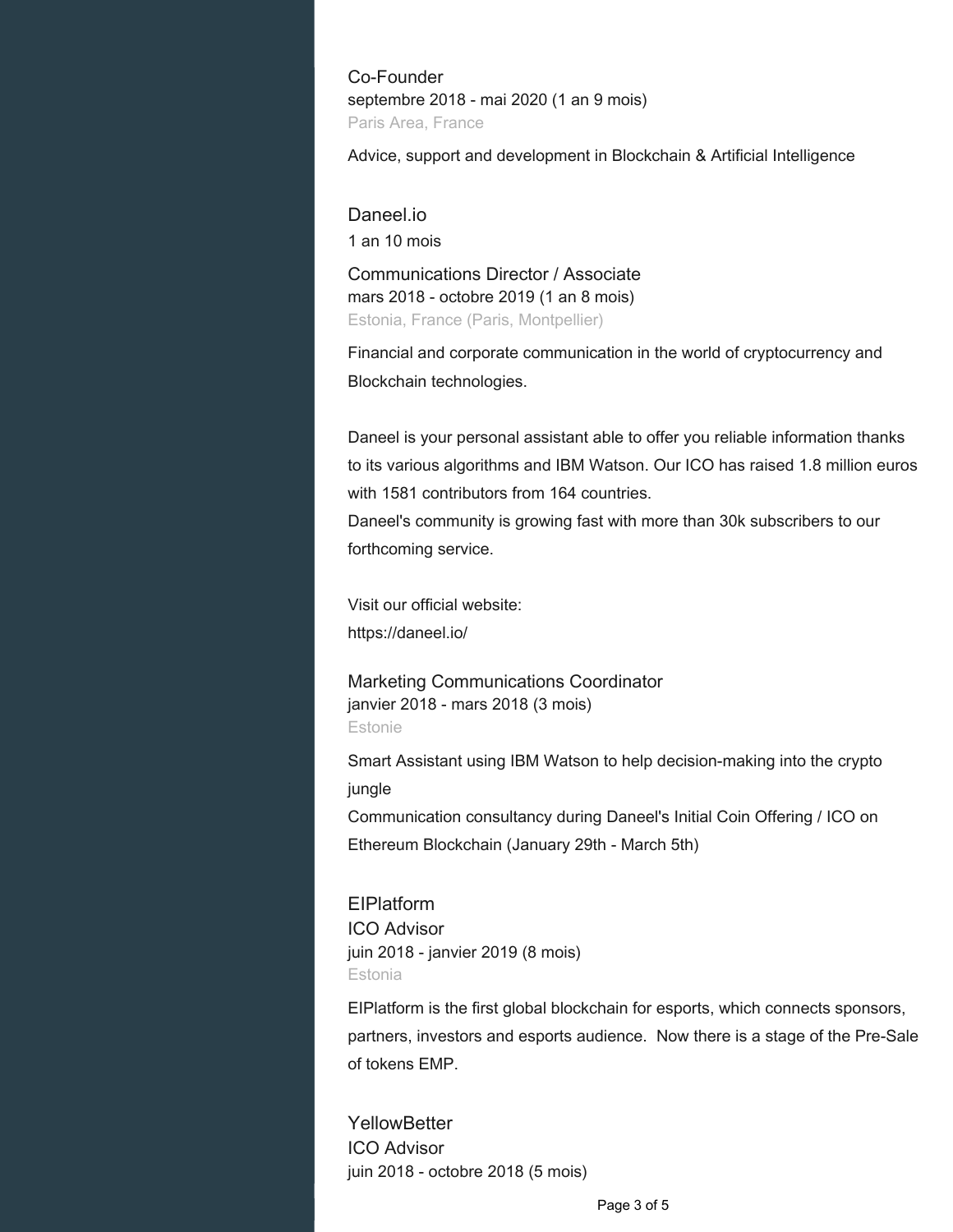#### London, Royaume-Uni

ICO advisoring, communication consultancy, networking PRE ICO starts on June 17th

WOW Company Marketing manager septembre 2016 - septembre 2017 (1 an 1 mois) Région de Namur, Belgique

International tradeshow and stand manager, graphic design, media planning, copywriter, sales support and budget management.

WOW Technology Marketing assistant septembre 2016 - mai 2017 (9 mois) Région de Namur, Belgique

Community management and strategic marketing Ended by a bankruptcy

Army Recognition Journalist Editor and Marketing Manager septembre 2015 - août 2016 (1 an) **Ramillies** 

International journalist and marketing representative at the biggest Defense & Security exhibitions and military demonstrations around the world.

Private Booking **Communication** mars 2014 - avril 2014 (2 mois) Naninne

Internship in communication and events

Communication manager / prospecting / organization and team management

**Leuzevents** Event Assistant janvier 2010 - janvier 2013 (3 ans 1 mois) Leuze

Member of the animation department -2010 / 2013 Event management and animation / sponsoring and partnership / logistics

Vigo Universal Communication / Event / Producer